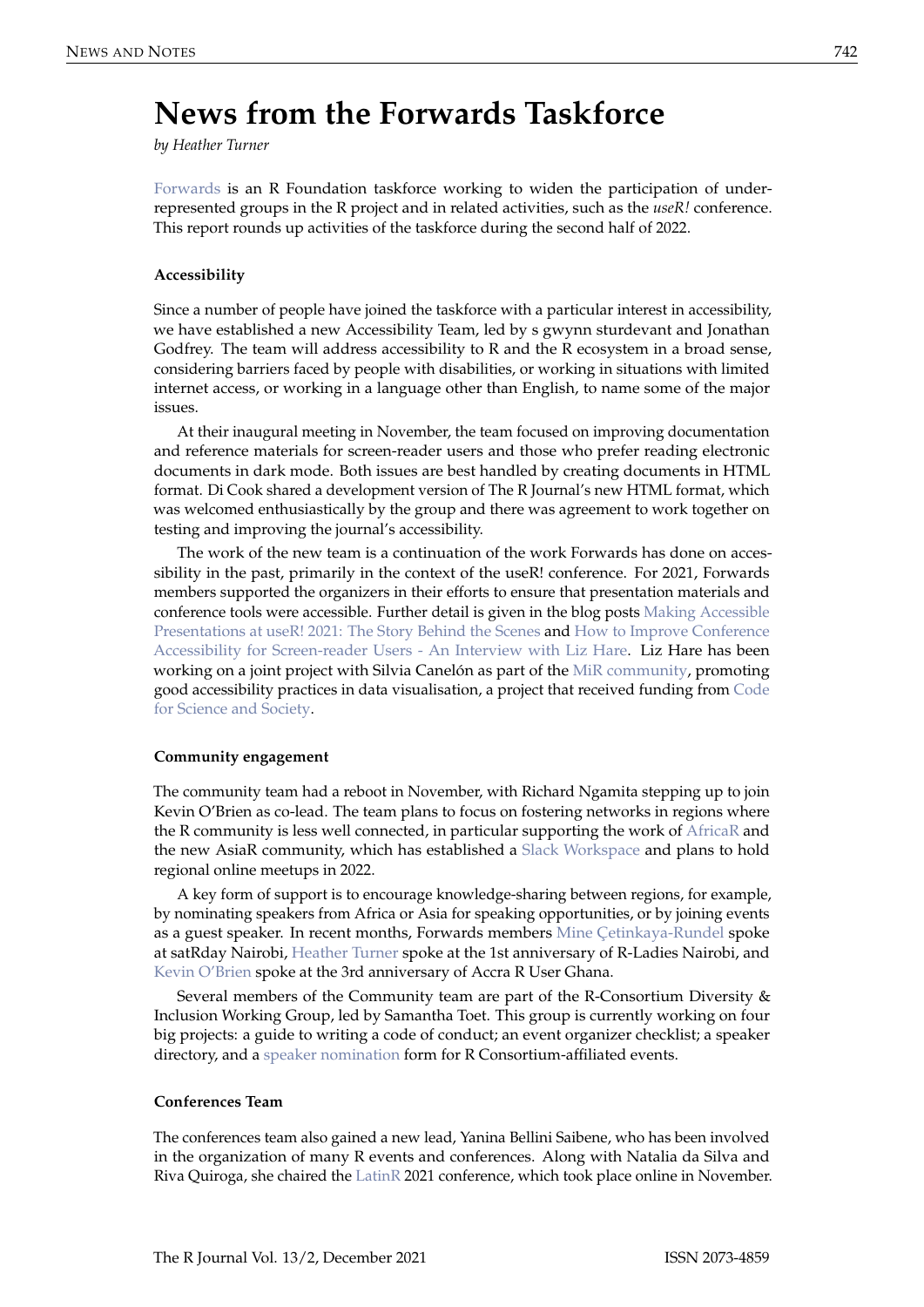Being online helped them to reach a record 1000 registrants. Highlights of the program included several papers from Spain, a full panel in Portuguese, and a full panel of Latin American women package developers. This is a great advance from the initial R Foundation endorsed event in 2018, which was a satellite to the 47 JAIIO informatics conference, attended by 50 people.

In collaboration with Claudia Alejandra Huaylla from the Surveys team, Yanina Bellini Saibene reflected in a blog post on [the Latin American Community at useR! 2021,](https://user2021.r-project.org/blog/2021/11/26/latines_at_user/) describing an exceptional increase in participation compared to previous years. They identify many practices that facilitated this growth, starting with including Latin American R users in the organizing team.

Several members of Forwards have been involved in the [Google Season of Docs project](https://developers.google.com/season-of-docs/docs/participants) to develop a [knowledgebase](https://bit.ly/knowledgebase-rj) and [information board](https://bit.ly/3fA5r61) to support the organization of useR! conferences. In particular, Andrea Sánchez-Tapia (co-lead of the Surveys team) and Noa Tamir (co-lead of the Conferences team) were hired as writers on the project and they made sure that diversity and inclusion were considered throughout the documentation. The project built on a lot of previous work by Forwards, including the annual surveys conducted at useR! and pieces of documentation written by the Conferences team as part of their work to make useR! more inclusive. Forwards will continue to be involved in maintaining these resources, which have already gained attention from the organizers of other R conferences.

## **On-ramps Team**

The Forwards [first-contributions repository](https://github.com/forwards/first-contributions) walks people through making a simple pull request on GitHub, a useful skill for contributing to R packages and other open source software. Zane Dax updated the README with instructions in Spanish in time for Hacktoberfest 2021, which encourages people to make four quality pull requests to public GitHub and/or GitLab repositories during October.

The R Contribution Working Group held an [Ideas Incubator](https://github.com/r-devel/rcontribution/blob/main/ideas_incubator.md) over the summer to generate new ideas to work on during 2021/2022. One issue prioritised for attention was improving communications. This led to further development of the R Contribution Site, which is now hosted at <https://contributor.r-project.org/> and linked from the main R Project website. The group has also set up the [@R\\_Contributors](https://twitter.com/R_Contributors) Twitter account, for sharing event announcements and other news. The current focus is to run some outreach events related to the [R Development Guide.](https://contributor.r-project.org/rdevguide/) Saranjeet Kaur Bhogal and Heather Turner are leading this project, which is supported by a grant from Code for Science and Society, as part of the [Digital Infrastructure Incubator.](https://incubator.codeforscience.org/cohort) The idea is that these events will provide an on-ramp into a larger contributor event to run in parallel with useR! 2022.

## **Package Development Modules**

Mine Çetinkaya-Rundel and Emma Rand ran a "train-the-trainer" event in November/December aimed at R-Ladies leaders and others who wanted to use the [Forwards package development](https://github.com/forwards/workshops/tree/master/package-dev-modules) [teaching materials](https://github.com/forwards/workshops/tree/master/package-dev-modules) with their user groups. Attendees are starting to plan workshops based on the materials: a course was run in early January 2022 by R-Ladies NYC (lead by Joyce Robbins, assisted by Erin Grand and Emily Dodwell) and a course is currently underway by R-Ladies Remote (lead by Heather Turner and Rita Giordano).

## **Changes in Membership**

## **New members**

We welcome the following members to the taskforce:

- Conferences team: Yanina Bellini Saibene (co-leader)
- Surveys team: Andrea Sánchez-Tapia (co-leader)